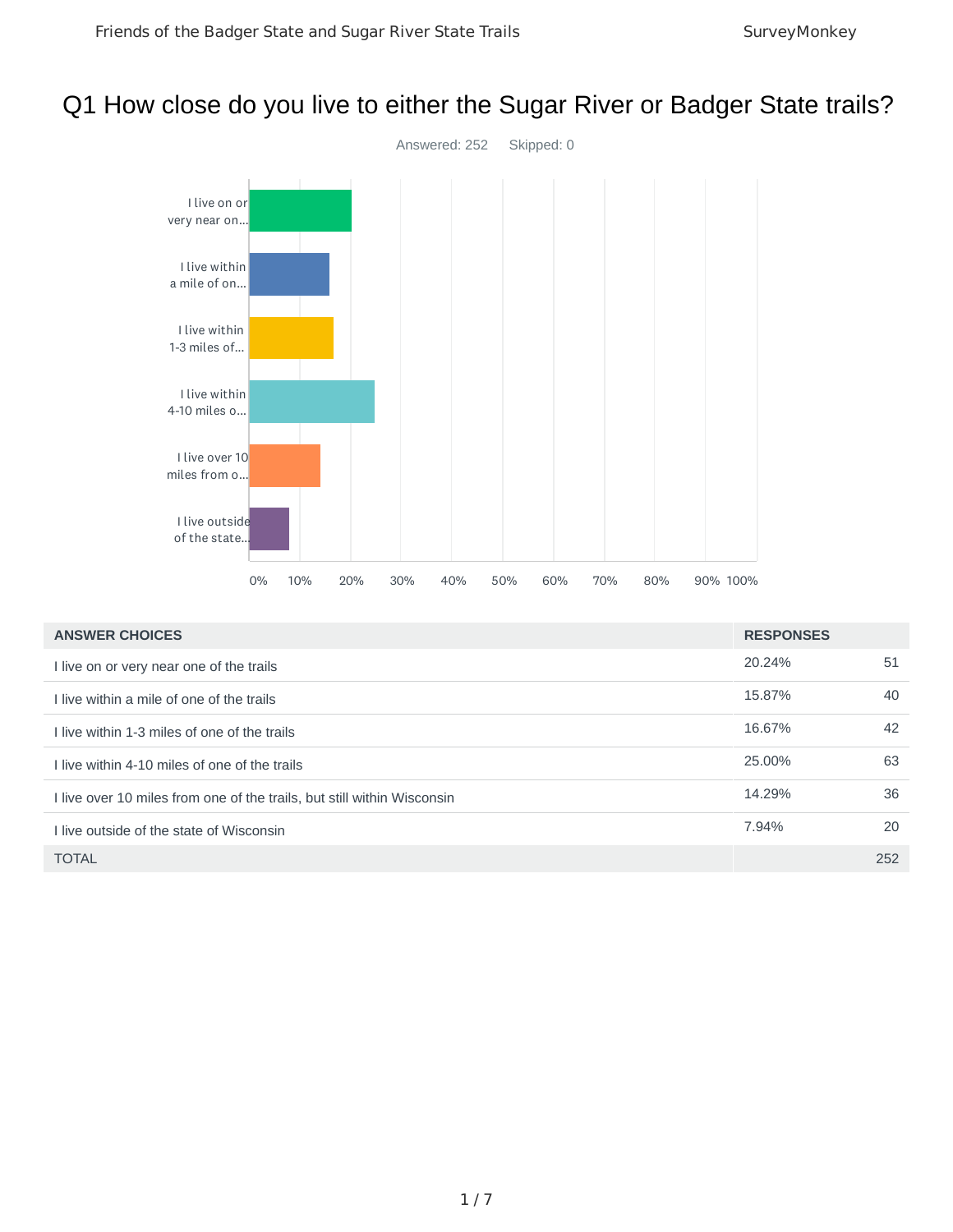# Q2 How often do you use either the Sugar River or Badger State trails?



| <b>ANSWER CHOICES</b>          | <b>RESPONSES</b> |   |
|--------------------------------|------------------|---|
| Several times per day          | 3.60%            | 9 |
| Once per day                   | 4.00%<br>10      |   |
| Several days per week          | 66<br>26.40%     |   |
| Several days per month         | 65<br>26.00%     |   |
| Several days per year          | 59<br>23.60%     |   |
| Once or twice per year         | 15.20%<br>38     |   |
| I do not use the trails at all | 1.20%            | 3 |
| <b>TOTAL</b>                   | 250              |   |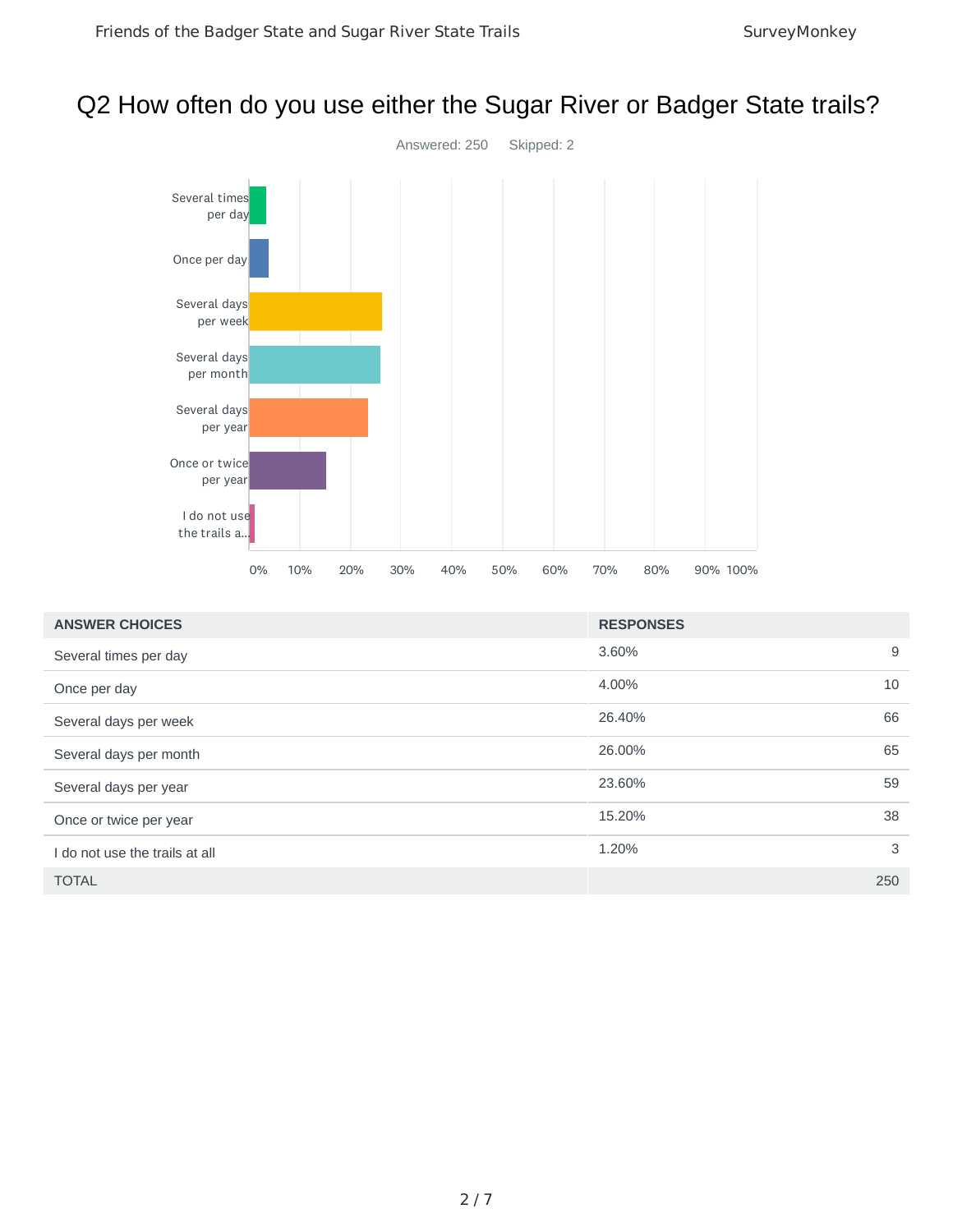

| <b>ANSWER CHOICES</b>                                | <b>RESPONSES</b> |     |
|------------------------------------------------------|------------------|-----|
| Walking                                              | 57.14%           | 144 |
| Running                                              | 30.95%           | 78  |
| <b>Bicycling</b>                                     | 82.14%           | 207 |
| Cross country skiing                                 | 12.70%           | 32  |
| Nature study, bird watching, berry picking           | 28.57%           | 72  |
| Snowmobiling (when allowed on parts of either trail) | 6.35%            | 16  |
| Other (please specify)                               | 6.35%            | 16  |
| Total Respondents: 252                               |                  |     |

# Q3 Specify all the ways you use the trails.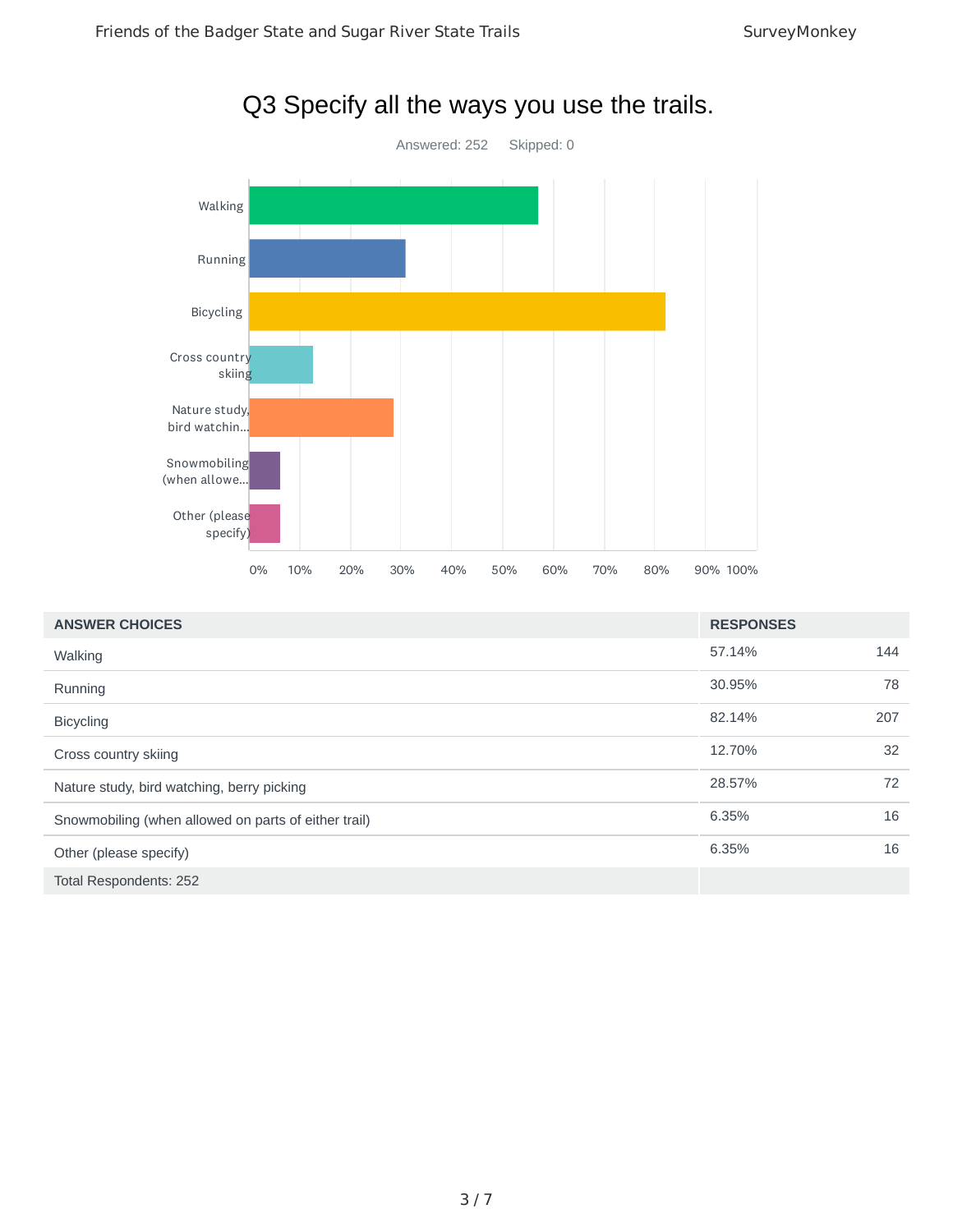# Q4 Do you believe that motorized vehicles (ATVs and UTVs) should be allowed on these trails?



| <b>ANSWER CHOICES</b> | <b>RESPONSES</b> |     |
|-----------------------|------------------|-----|
| Yes                   | 5.98%            | 15  |
| <b>No</b>             | 94.02%           | 236 |
| <b>TOTAL</b>          |                  | 251 |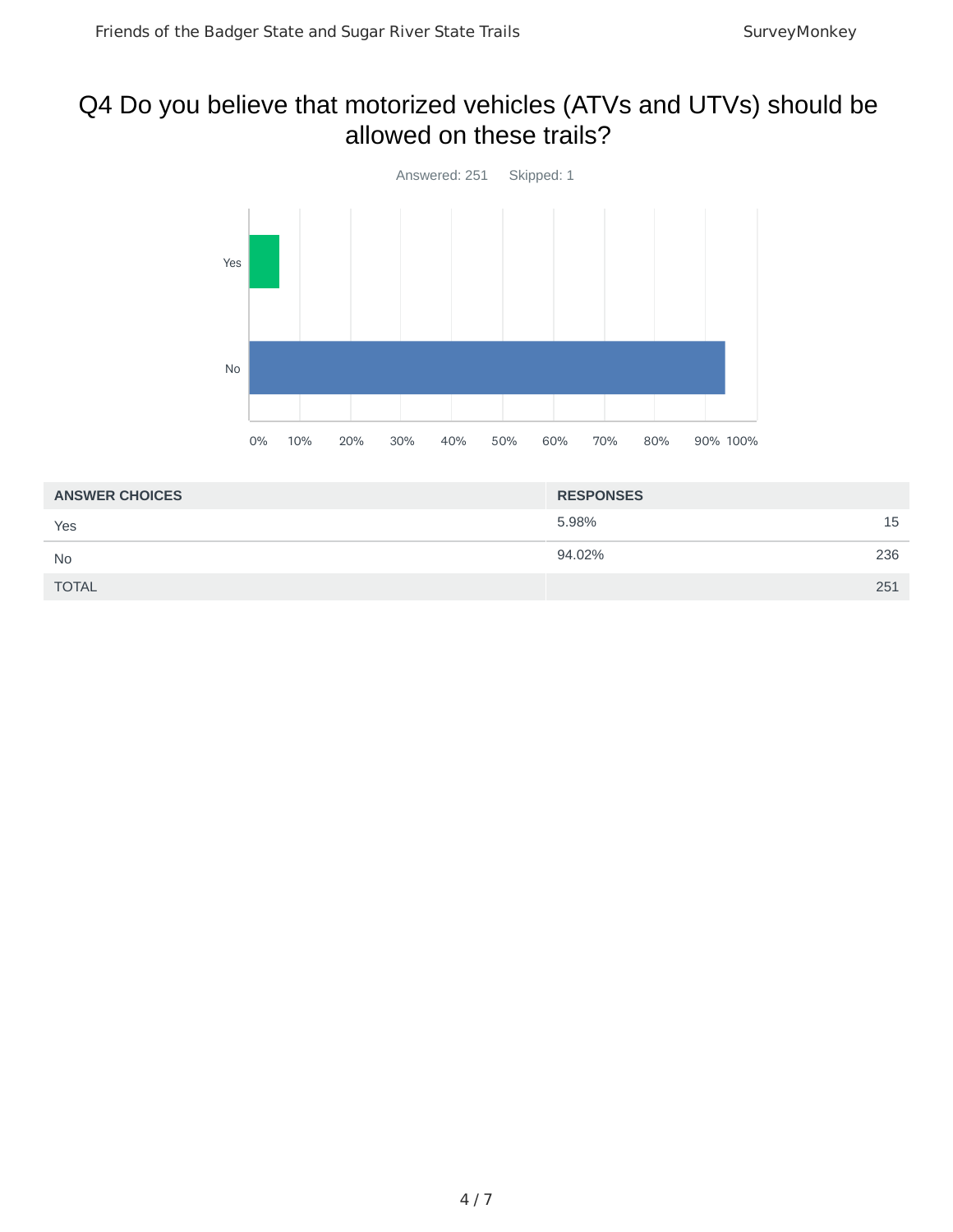# Q5 Should trail passes be required by all users (including walking, running, etc.) of these two trails?



| <b>ANSWER CHOICES</b> | <b>RESPONSES</b> |     |
|-----------------------|------------------|-----|
| Yes                   | 42.80%           | 107 |
| <b>No</b>             | 57.20%           | 143 |
| <b>TOTAL</b>          |                  | 250 |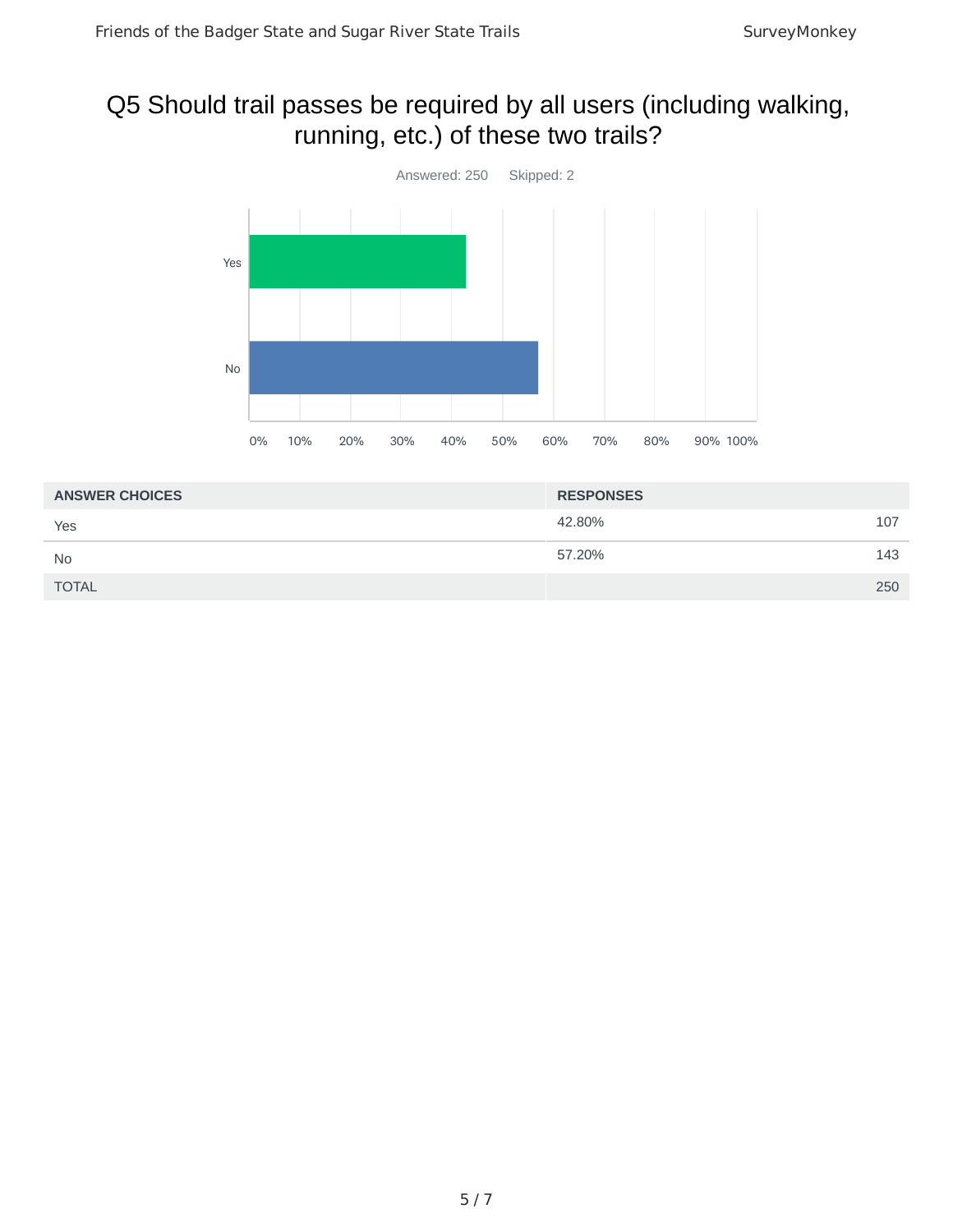# Q6 Do you wish to add any comments about the uses of these trails?

Answered: 131 Skipped: 121